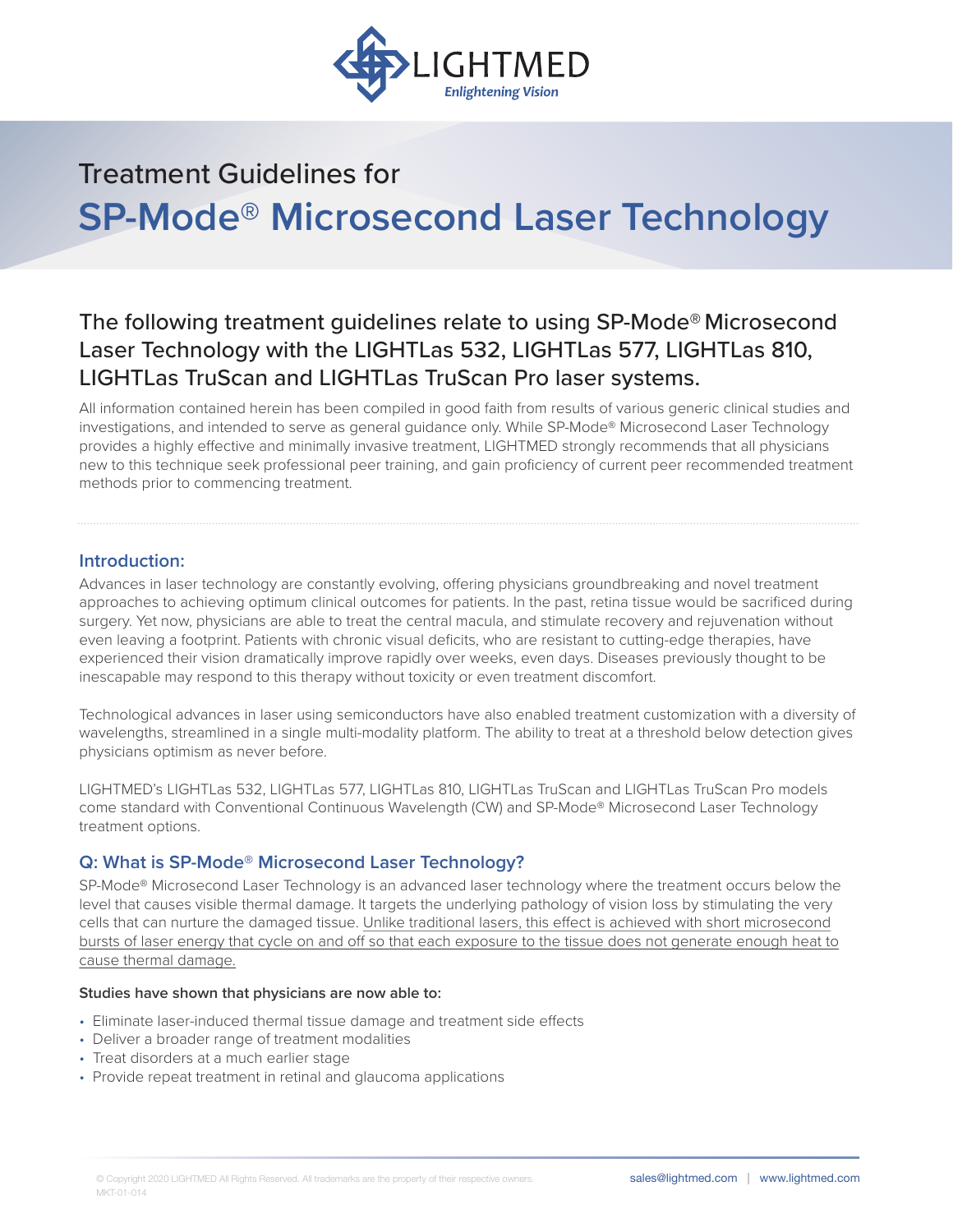# **Treatment Guidelines for SP-Mode® Microsecond Laser Technology**

SP-Mode<sup>®</sup> stimulates the nurturing cells to support retinal healing, known as RPE or Retinal Pigment Epithelium, without leaving any visible damage. During SP-Mode® treatment, the temperature elevation is confined in the RPE and the neurosensory retina is spared; therefore, the laser leaves no visible mark and is safe for the retina. With SP-Mode®, it may be possible to achieve the desired therapeutic effect and resolve various retinal disorders without induction of pain and iatrogenic burns caused by visible photocoagulation.

### **Q: How does it work?**

SP-Mode® exploits two key principles to achieve clinically effective, yet non-traumatic photocoagulation:

- **Selectivity:** SP-Mode® targets the RPE and isolates the heat to the tissue.
- **Cold Photocoagulation:** Low‐duty cycle (5% to 15% "ON" and 95% to 85% "OFF") allows for relaxation time between pulses; thus, thermal damage is minimized, creating a significant safety margin over traditional Continuous Wave (CW) laser.

The type of photocoagulation may be determined by the thermal change induced in time and space. The types of treatment may be characterized as:

- **Supra-Threshold**  visible mark in the exposure of the laser.
- **Threshold** with mark slightly visible at the end or immediately after the laser exposure.
- **Sub-Threshold** (SP-Mode® Microsecond Laser Technology) ‐ no visible mark.

SP-Mode® Microsecond Laser Technology avoids cell necrosis, apoptosis, formation of bubble with micro-explosions and hyperthermia of the retina.



#### **In SP-Mode®, there are two important time intervals:**

- The time "ON" is the duration of irradiation time, in which the laser is turned on.
- The time "OFF" is the interval between successive "ON" periods, which enables the retina the relaxation time and allows for cooling. This regulates the additive effect of each pulse of laser power.

sales@lightmed.com | www.lightmed.com

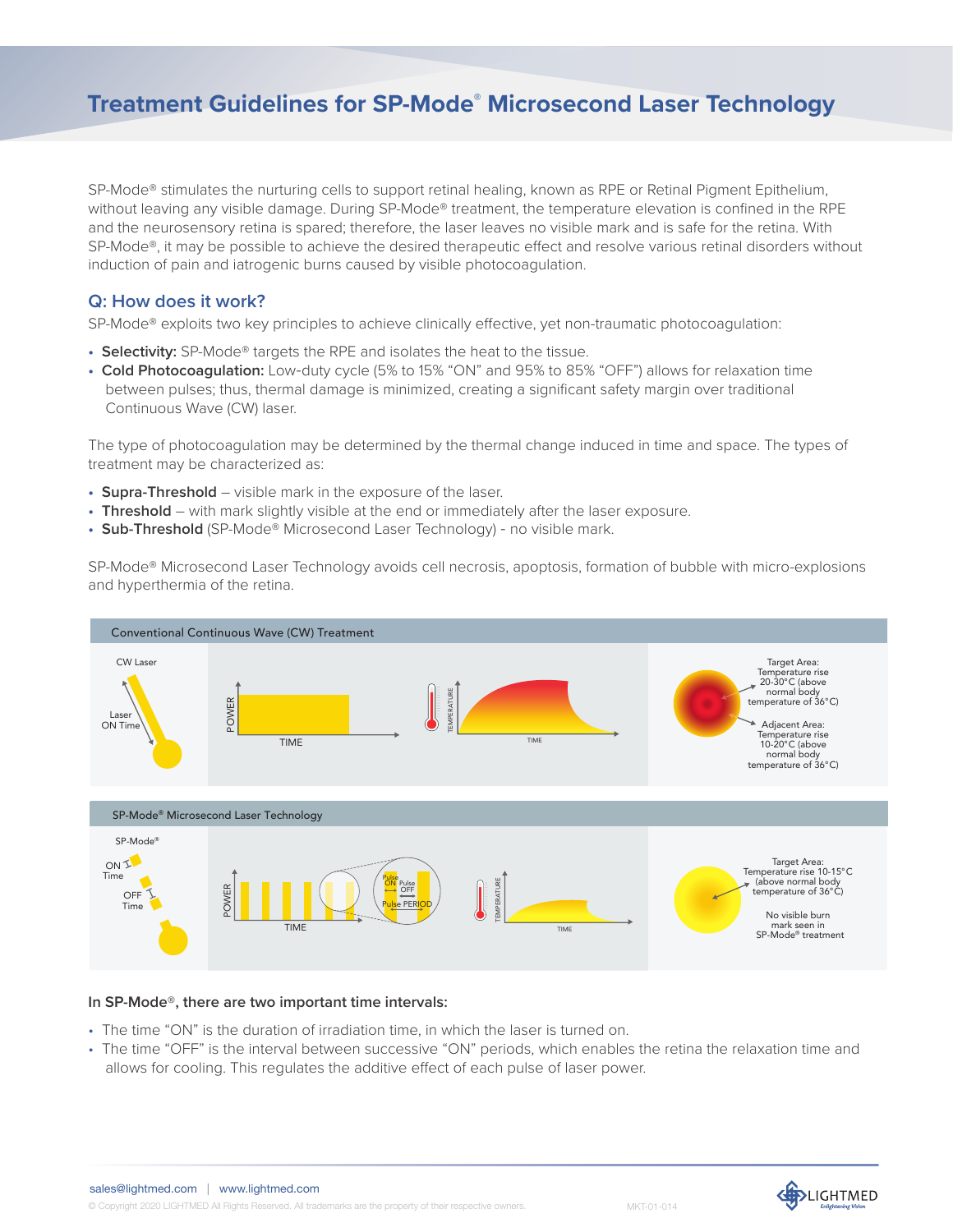# **Treatment Guidelines for SP-Mode® Microsecond Laser Technology**

The ratio of irradiation time during one cycle is known as the duty cycle. One cycle is 1/500th of a second or 2 milliseconds, which equals 2000 microseconds. When the duty cycle is set to 10%, irradiation is ON for 200 microseconds and OFF for 1800 microseconds with irradiation repeated during this process. Duty cycle and power are adjusted to provide the required level of energy to be applied to the target cells. The repetition rate is how quickly each pulse is delivered. Duty cycle and repetition rate determine the additive effect of elevated temperature produced by each SP-Mode® pulse.

## **Types of Treatments:**

Ongoing clinical studies and publications demonstrate the SP-Mode® as a very safe and effective treatment indicated for MOST cases and conditions of retinal photocoagulation. SP-Mode® has also been shown to be highly effective in clinical cases of:

- Diabetic Macular Edema
- Macular Edema from Retinal Vein Occlusions (CRVO, BRVO)
- Central Serous Retinopathy

### **Pre-Treatment:**

SP-Mode® with the LIGHTMED laser can be performed with the patient sitting at a slit lamp or treated with an LIO (Laser Indirect Ophthalmoscope).

| <b>Ocular Mainster (Standard) Focal / Grid Laser Lens</b> |                             |                 |            |  |
|-----------------------------------------------------------|-----------------------------|-----------------|------------|--|
| <b>Product Code</b>                                       | <b>Static Field of View</b> | Laser Spot Mag. | Image Mag. |  |
| OMRA-S                                                    | $90^\circ$                  | 1.05x           | .96x       |  |
| $OMRA-S-2$                                                | $90^\circ$                  | 1.05x           | .96x       |  |

| <b>Volk (Standard) Area Centrallis Laser Lens</b> |                             |                 |            |  |
|---------------------------------------------------|-----------------------------|-----------------|------------|--|
| <b>Product Code</b>                               | <b>Static Field of View</b> | Laser Spot Mag. | Image Mag. |  |
| <b>Area Centrallis</b>                            | $70^\circ/84^\circ$         | 1.06x           | .94x       |  |

# **Treatment:**

SP-Mode® treatment power must first be clinically evaluated by physicians. The example below uses the titration method for treating macular edema. Power may differ for individual patients. In order to determine this power experimentally:

- Activate the laser in SP-Mode®.
- Set laser power to 600mW, duty cycle to 5% (100 microseconds ON, 2900 microseconds OFF), duration of irradiation to 2000 microseconds, and interval to 2000 microseconds.
- Position the laser lens on the patient's eye and make a visible test burn applied outside the posterior pole, nasal to the optic disc, avoiding any areas of edema or hemorrhage.
- When firing the laser, increase power incrementally, and carefully observe the lesion until a light grey discoloration (burn mark) is produced, indicating the optimum treatment power threshold range. Record that SP-Mode® power setting then divide in half.